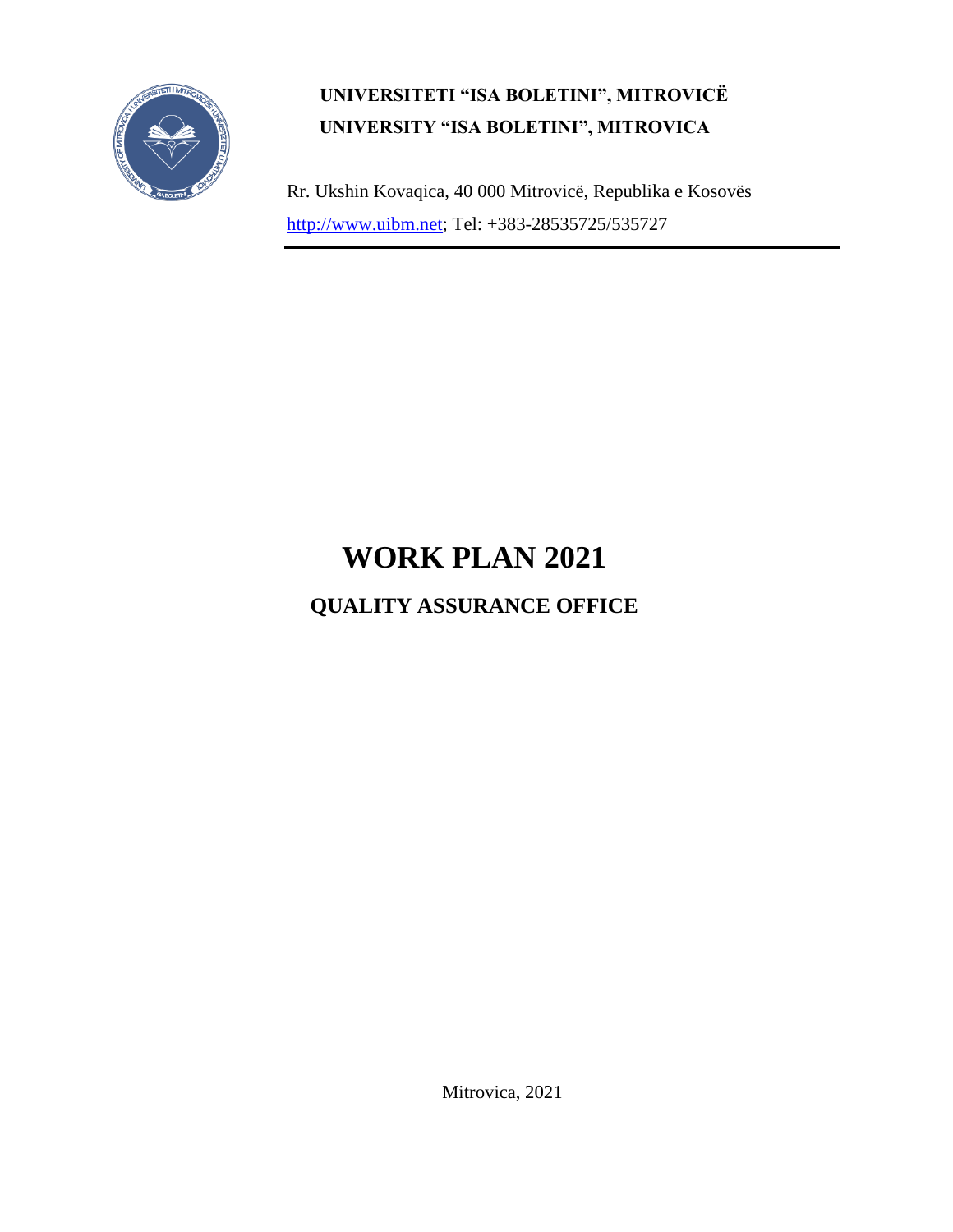## **SCOPE OF THE OFFICE**

Based on the Statute of the University "Isa Boletini" in Mitrovica, the Regulation on internal organization and systematization of jobs in UIBM, the Regulation of quality assurance and evaluation in UIBM, the office for quality assurance is an office within the central administration of UIBM.

The UIBM Quality Assurance Office is an independent office, which reports directly to the UIBM Rector. This Office is committed to increasing the quality of UIBM by implementing all institutional policy. The Office consists of quality officers, recruited through public competition. Quality officers at QAO are not part of the UIBM academic staff. The Office ensures measuring the quality through all the instruments of the instrument package at UIBM. The Office compiles reports with findings and recommendations for each questionnaire conducted, and sends it to the Rector of UIBM. The Office also sends the data from the questionnaires to the Dean of the academic unit in order to plan for the development of the academic staff and their continuous improvement. The mission of the Office is to ensure a quality level of teaching, learning, study programs, research and administration of UIBM through continuous implementation and improvement of quality, and to ensure that mechanisms and procedures for achieving quality are functional. The fulfillment of this mission is in line with the mission of the institution and serves the fulfillment of its vision to be the best public university in the country and the region, and to prepare staff who will contribute to the development of the local and global community, in specific fields of study.

The duties and responsibilities of the Office are:

1. Implementing the procedures, which include processes and system of evaluation;

2. Supervise and assist in the continuous improvement of quality control processes through fair and appropriate methods-actions;

3. Review the efficiency of the quality system and provide professional support to CCQAE regarding the evaluation procedures and development of different types of questionnaires at UIBM and UIBM Faculties;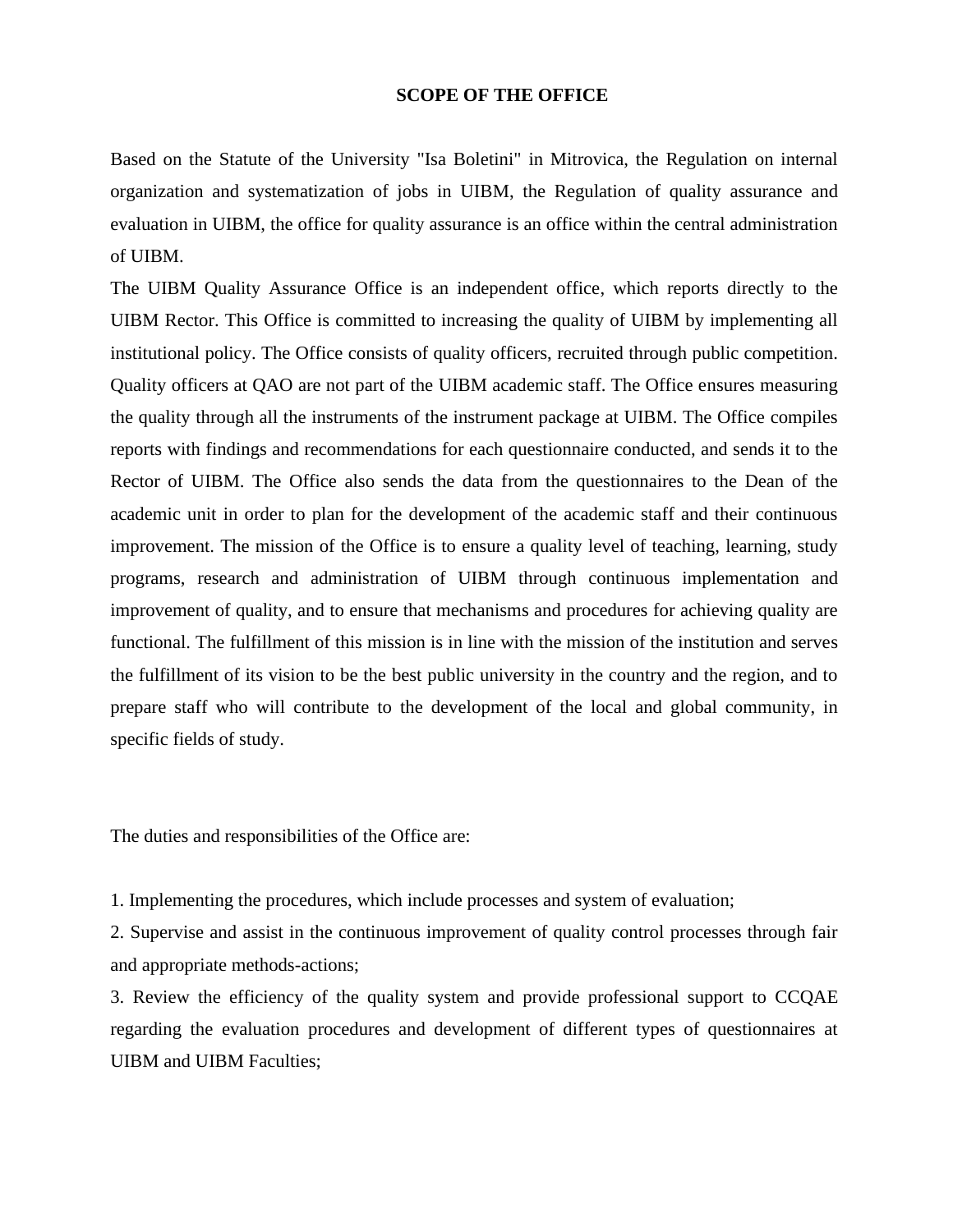4. Undertaking actions for evaluation of quality assurance of both study and training programs, in cooperation with the faculty management and relevant officials of faculties, in order to achieve the objectives and quality control;

5. Cooperation with relevant actors at UIBM and faculties at all phases of action for the implementation of the quality assurance and quality control system;

6. Coordination and implementation of activities related to the self-assessment of the institution;

7. Determining the credit points earned by the participants based on the defined criteria, depending on the institution to which it is applied;

8. Prepares the self-assessment report and the necessary documentation for accreditation according to the applicable legislation.

In order to achieve the institutional objectives, and to ensure that the University operates in accordance with legal requirements and best practices, the Office, for 2021, has as a priority achievement of these objectives:

| Objective 1: Supplementing- amending and completing the legal and technical infrastructure for |                                           |                |  |
|------------------------------------------------------------------------------------------------|-------------------------------------------|----------------|--|
| the functioning of the quality office.                                                         |                                           |                |  |
| Specific objective                                                                             | Activities                                | Timeline       |  |
| 1.1. Supplementing-amending                                                                    | - Establishment of a working group        | Q <sub>1</sub> |  |
| the regulation on quality                                                                      | - Organizing working meetings together    | Q2             |  |
|                                                                                                | with CCQAE                                |                |  |
|                                                                                                | - Collecting recommendations              |                |  |
|                                                                                                | - Submitting for approval to the Steering |                |  |
|                                                                                                | Council                                   |                |  |
| Supplementing-amending<br>1.2.                                                                 | - Establishment of a working group        | Q <sub>3</sub> |  |
| the regulation on quality                                                                      | - Organizing work meetings                | Q4             |  |
|                                                                                                | - Collecting recommendations              |                |  |
|                                                                                                | - Approval of the guide in CCQAE          |                |  |
| 1.3. Approval of changes to                                                                    | - Contribution to the development of      | $Q3-$          |  |
| the package of instruments for                                                                 | instruments for measuring quality         | Q4             |  |
| measuring of the quality                                                                       | - Collection of instruments for quality   |                |  |
|                                                                                                | measurement and approval in CCQAE.        |                |  |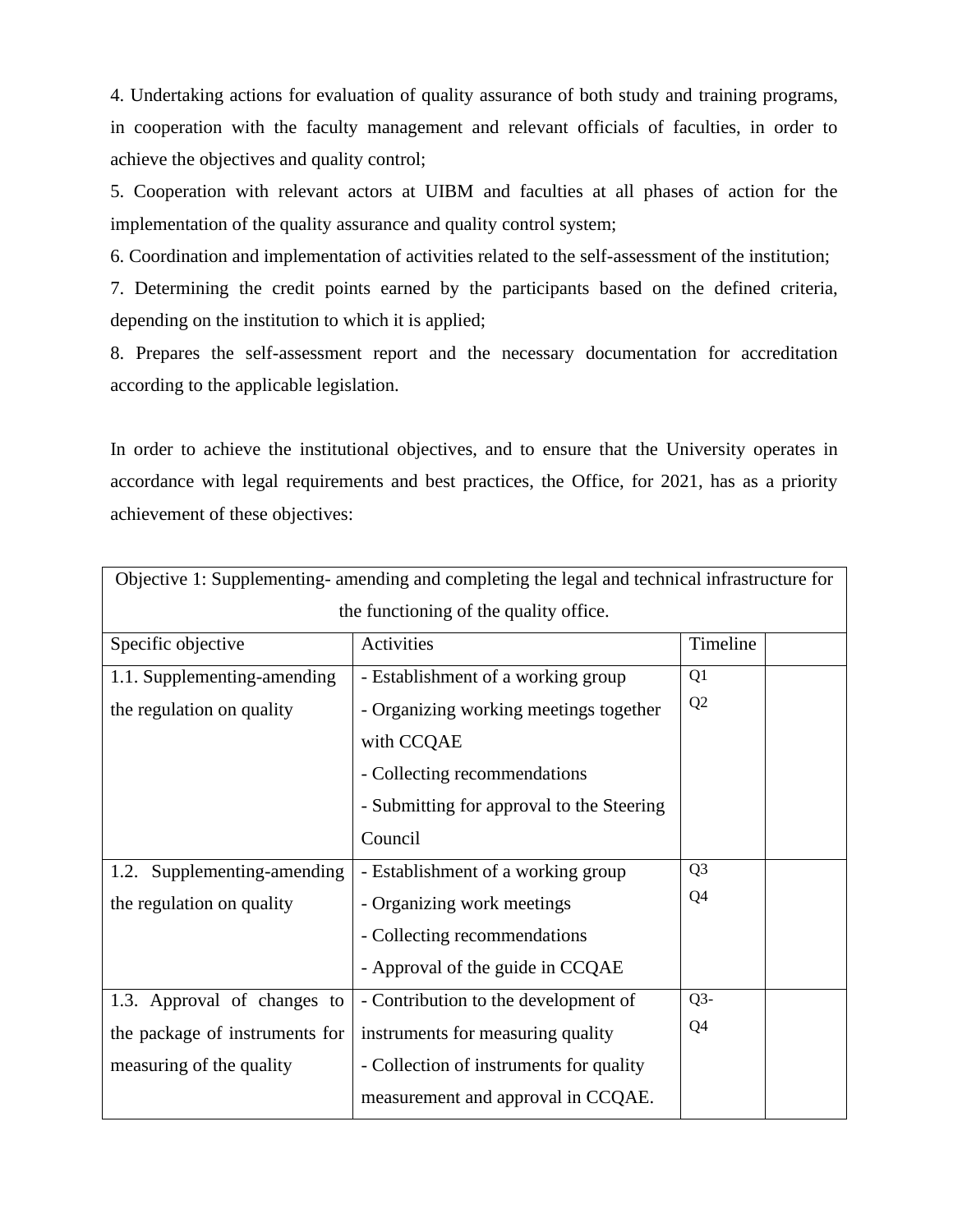|                     | - Publication of the package of tools for |                |  |
|---------------------|-------------------------------------------|----------------|--|
|                     | measuring quality on the web.             |                |  |
| 1.4. Improving EQAS | - Research and identification of          | $Q1 -$         |  |
|                     | shortcomings in the system.               | Q <sub>4</sub> |  |
|                     | - Creation of modules according to the    |                |  |
|                     | requirements of QAO.                      |                |  |

| Objective 2: Continued quality monitoring and evaluation at UIBM. |                                            |                |
|-------------------------------------------------------------------|--------------------------------------------|----------------|
| Specific objective                                                | <b>Activities</b>                          | Timeline       |
| $\overline{2.1}$ . Student evaluation                             | - Questionnaire with Bachelor students     | $Q1 -$         |
|                                                                   | - Questionnaire with Master students       | Q2             |
|                                                                   | - Questionnaire for the evaluation of the  | $Q1 -$         |
|                                                                   | study program                              | Q4             |
|                                                                   | - Questionnaire for evaluation of services |                |
|                                                                   | at UIMB.                                   | Q2             |
|                                                                   | - Publication of reports                   |                |
| 2.2. Evaluation of academic                                       | - Questionnaire for evaluation of services | Q2             |
| staff                                                             | at UIMB                                    |                |
|                                                                   | - Questionnaire for the evaluation of the  | Q <sub>3</sub> |
|                                                                   | study program                              |                |
|                                                                   | - Staff self-assessment questionnaire      | Q2             |
|                                                                   | - Publication of reports                   |                |
| 2.3. Evaluation of the Rector                                     | - Questionnaire for the evaluation of the  | Q <sub>3</sub> |
|                                                                   | Deans by the Rector                        |                |
|                                                                   | - Publication of reports                   |                |
| 2.4. Evaluation of the Deans                                      | Questionnaire for the evaluation of the    | Q2             |
|                                                                   | academic staff by the Dean                 |                |
|                                                                   | - Deans' self-assessment questionnaire     | Q <sub>3</sub> |
|                                                                   | - Publication of reports                   |                |
| 2.5. Rating by ALUMNI                                             | - Questionnaire with ALUMNI students       | Q <sub>3</sub> |
|                                                                   | - Publication of reports                   |                |
| 2.6. Evaluation by external                                       | - Questionnaire for evaluation by          | Q <sub>3</sub> |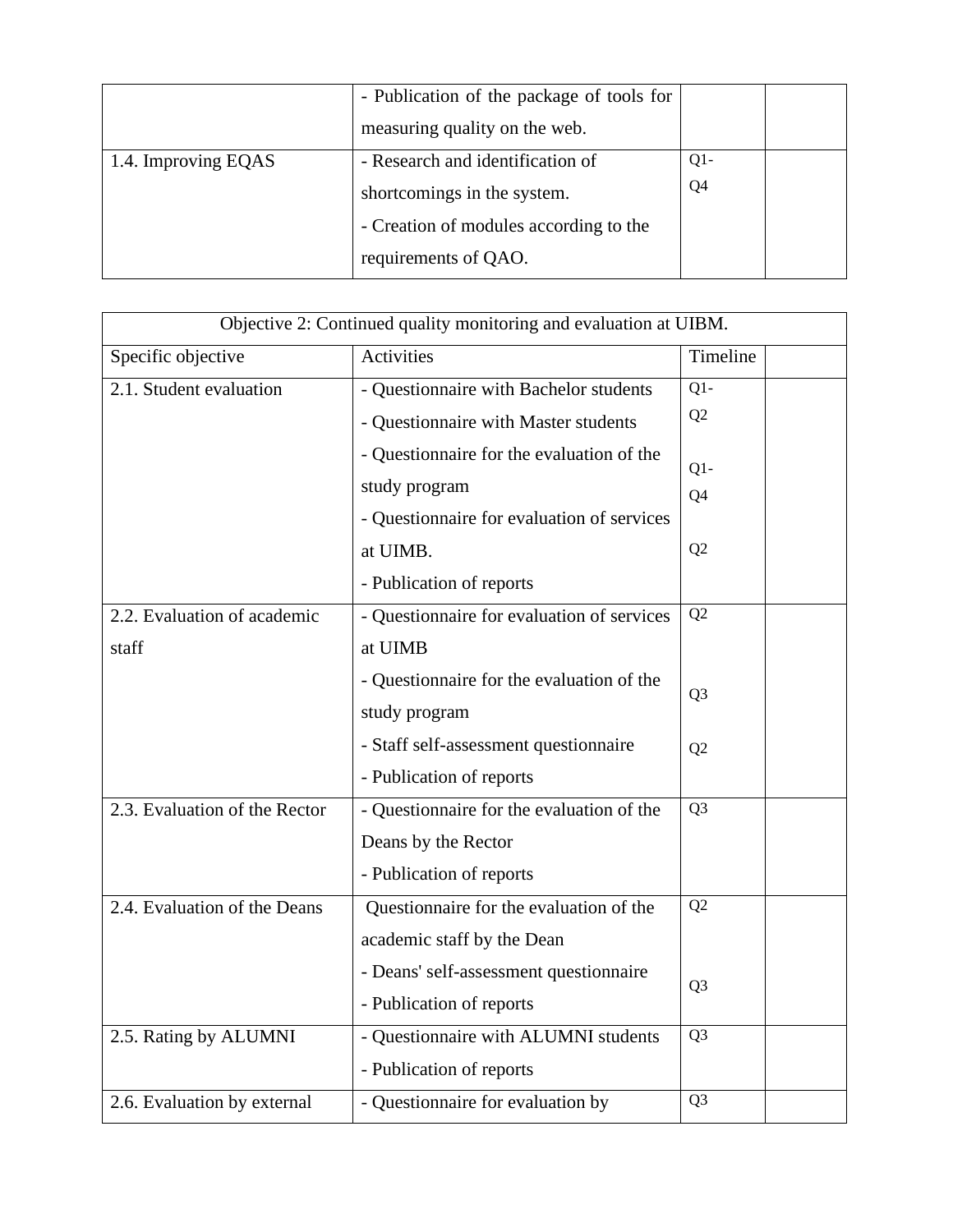| stakeholders            | external stakeholders.            |                |  |
|-------------------------|-----------------------------------|----------------|--|
|                         | - Publication of reports          |                |  |
| 2.7. Assessment by the  | - Questionnaire for assessment by | Q <sub>2</sub> |  |
| administration for UIBM | Administration for IBM.           |                |  |
|                         | - Publication of reports          |                |  |

| Objective 3: Continuous increase of quality at UIBM. |                                          |                |
|------------------------------------------------------|------------------------------------------|----------------|
| Specific objective                                   | Activities                               | Timeline       |
| 3.1. Regular meetings                                | - Regular meetings with quality          |                |
|                                                      | coordinators in academic units.          | $Q1 -$         |
|                                                      | - Regular meetings with CCQAE            | Q <sub>4</sub> |
|                                                      | Regular meetings                         |                |
| 3.2. Organization of trainings                       | - Training with academic staff for ECTS  | Q1             |
|                                                      | - Training with administrative staff for |                |
|                                                      | <b>ECTS</b>                              | Q4             |
|                                                      | - Training with students for ECTS        | Q1             |
| 3.3. Key performance                                 | - Collection of data on performance      |                |
| indicators at UIBM                                   | indicators                               | Q4             |
|                                                      | - Preparation of the report with         |                |
|                                                      | performance indicators                   |                |
|                                                      | - Publication of performance indicators  |                |
| 3.4 Development of new                               | - Research on new quality assessment     | $Q1 -$         |
| quality instruments                                  | instruments.                             | Q4             |
|                                                      | - Implementation of new evaluation       |                |
|                                                      | instruments.                             |                |

| Objective 4: Cooperation with local and international institutions on quality |                                           |          |  |
|-------------------------------------------------------------------------------|-------------------------------------------|----------|--|
| Specific objective                                                            | Activities                                | Timeline |  |
| 4.1. Preparing for membership                                                 | - Collection of information on EUA        |          |  |
| in the European University                                                    | membership                                |          |  |
| Association - EUA                                                             | - Preparation of the evaluation report on | $Q1-$    |  |
|                                                                               | the importance and need for EUA           |          |  |